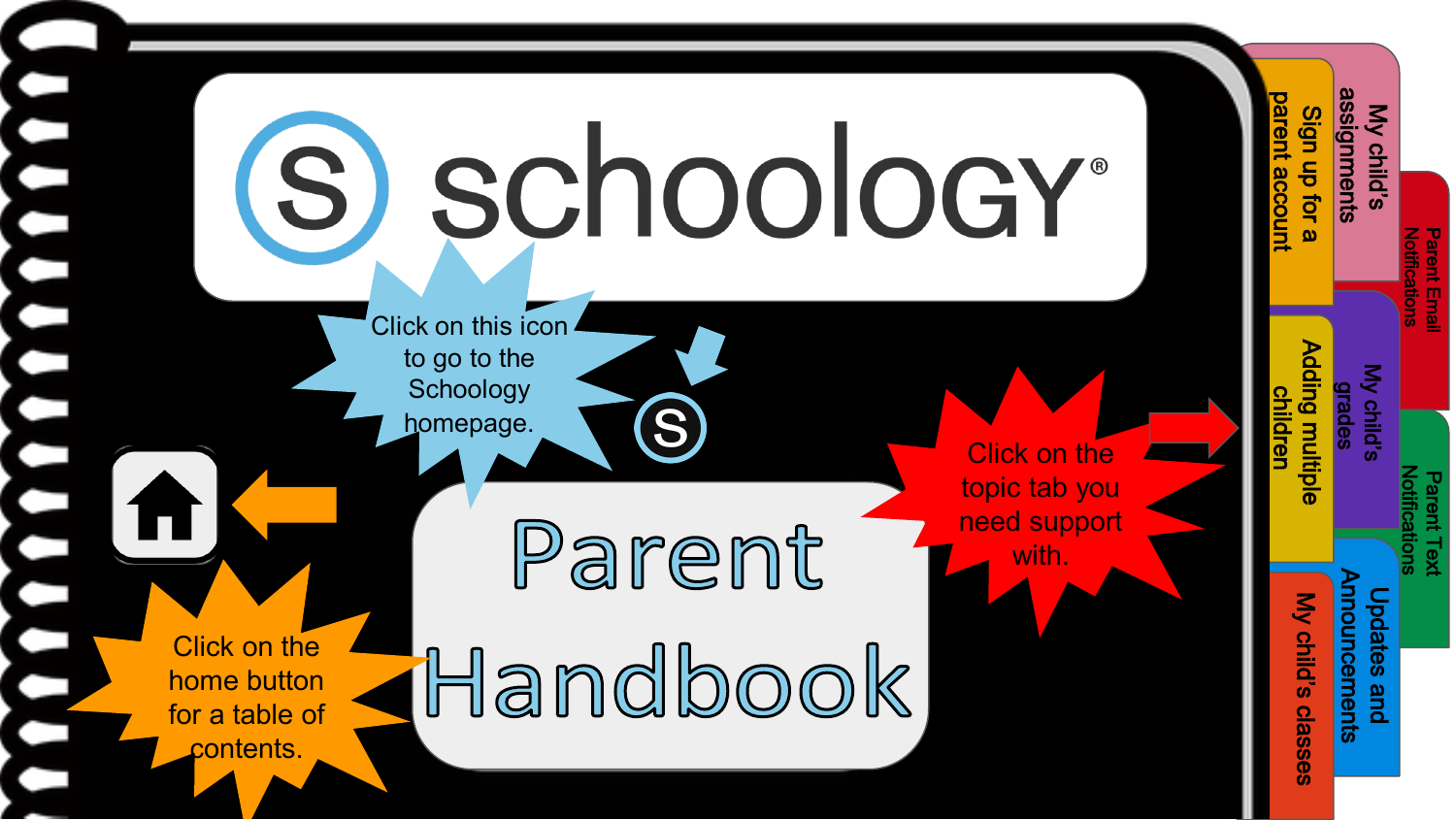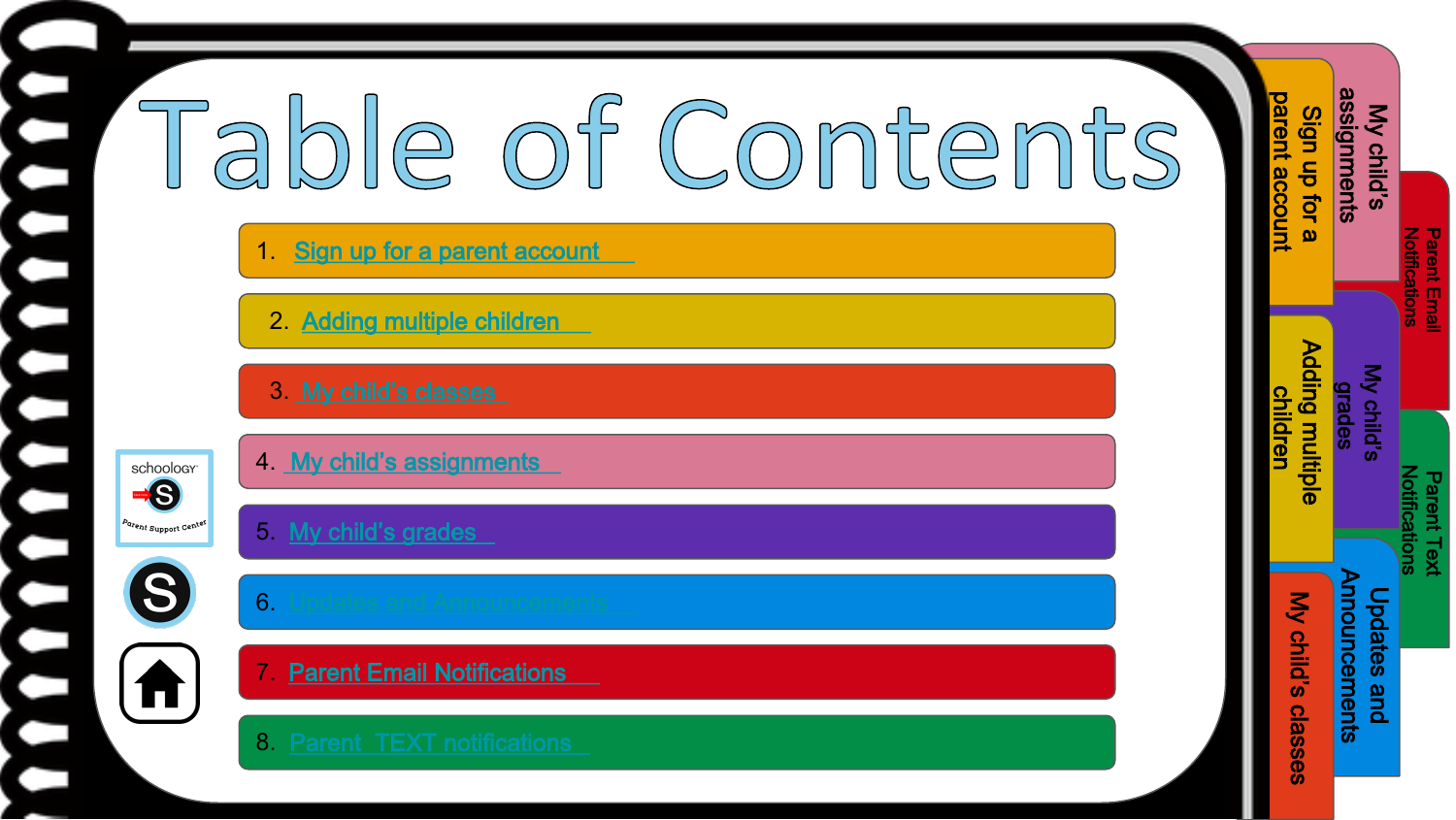# <span id="page-2-0"></span>Sign up for a parent account

Sign up for a [parent account](#page-2-0)

My child's [assignments](#page-5-0)

**ssignments** Sign up for

> Notifications [Parent Email](#page-8-0)

ent Emai

[Notifications](#page-9-0) Parent Text

[My child's](#page-6-0) grades

[Adding multiple](#page-3-0)  children

ding multip

[My child's classes](#page-4-0)

My child's classes

[Updates and](#page-7-0)  Announcements

and

pdates

nouncements

- Go to [www.schoology.com.](https://www.schoology.com/)
- 2. Click **Sign Up** at the top of the page and choose **Parent**.
- 3. Enter your Parent Access Code. This is a 12-digit code in **xxxx-xxxx-xxxx** format that you receive from one of your child's instructors.
- 4. Fill out the form with your information.
- 5. Click **Register** to complete.

**S** 

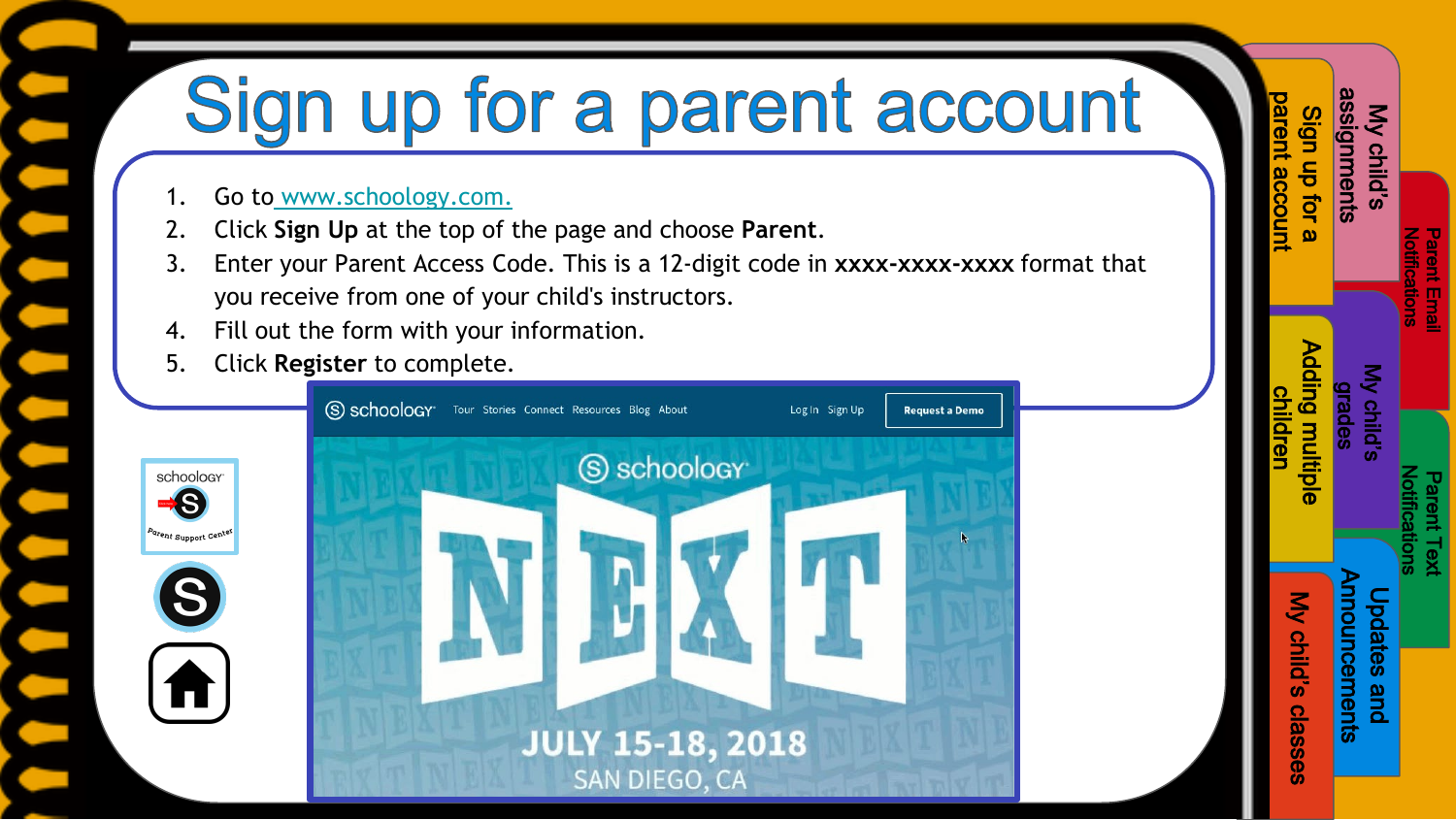# **Adding multiple children**

- <span id="page-3-0"></span>1. Log in to your Schoology account using your username or email address and password.
- 2. Click the arrow next to your name in the top-right corner.
- 3. Click the **Add Child** button.
- 4. Enter the **Child Code** for the child you're adding. This is the same as your Parent Access Code, the 12-digit code in **xxxx-xxxx-xxxx** format that you receive from one of your child's instructors.
- 5. If your code does not look like this code, contact your child's instructor or school.
- 6. Click the **Use Code** button to complete.

| S schoology<br><b>COURSES</b><br><b>GROUPS</b><br><b>RESOURCES</b> | Q             |             | $\boxtimes$               | € | Gale Lo V |
|--------------------------------------------------------------------|---------------|-------------|---------------------------|---|-----------|
| RECENT ACTIVITY<br>COURSE DASHBOARD                                |               |             |                           |   | ×         |
| Post: 12 Event                                                     | Most Recent * | Upcoming    |                           |   | Calendar  |
| Mr. Thomas joined Digital Citizenship.                             |               |             | MONDAY, JULY 16, 2018     |   |           |
| Wednesday, June 27, 2018 at 1:47 pm                                |               |             | 16 School Wide Fire Drill |   |           |
| Mr. Thomas joined Professional Development.                        |               |             | FRIDAY, JULY 27, 2018     |   |           |
| Wednesday, June 27, 2018 at 1:47 pm                                |               | 27 Half Day |                           |   |           |
| Mr. Thomas joined Blended Learning.                                |               |             |                           |   |           |
| Wednesday, June 27, 2018 at 1:46 pm                                |               |             |                           |   |           |
| Mr. Thomas joined Schoology Educators.                             |               |             |                           |   |           |
| Wednesday, June 27, 2018 at 1:46 pm                                |               |             |                           |   |           |

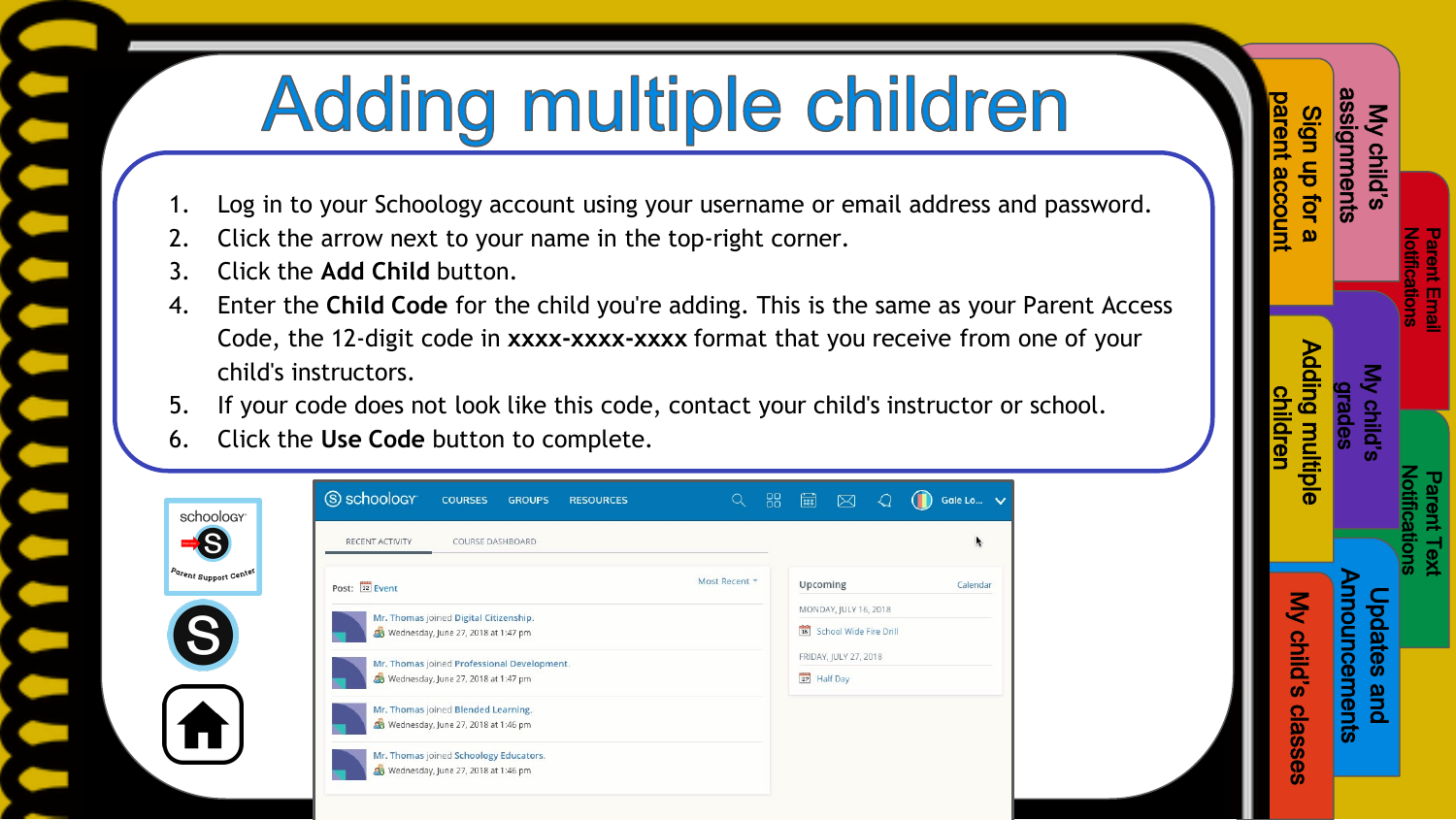#### My child's classes

<span id="page-4-0"></span>

| mmmmm<br>A | S schoology <sup>®</sup> | ©<br>Parent<br><b>Handbook</b> |                                                 | assignments<br>arent account<br>Sign up for a<br>My child's<br>Adding multiple<br>chilldren<br><b>AN GHIN</b><br>My child's classes<br><b>DOSCITES GITCO</b><br><b>Iduncements</b> |
|------------|--------------------------|--------------------------------|-------------------------------------------------|------------------------------------------------------------------------------------------------------------------------------------------------------------------------------------|
|            | 8                        | $\bigwedge$                    | schoology <sup>-</sup><br>Parent Support Center |                                                                                                                                                                                    |

- 1. Once signed on, click your profile picture to get access to your students' account. (Message one of your student's teachers if you need the parent signin code.)
- 2. Click on your student (or student's) name.
- 3. Once in your students' account, you will land on their activity page. You will see a list classes they are currently enrolled in on the left side of the page. Click on the course name to access the course.
- 4. You can also view your child's classes by clicking on "Courses" at the top of their activity page. This will show you a tiled list of all the courses your child is currently enrolled in. Click on the tile to access the course you would like to view. .

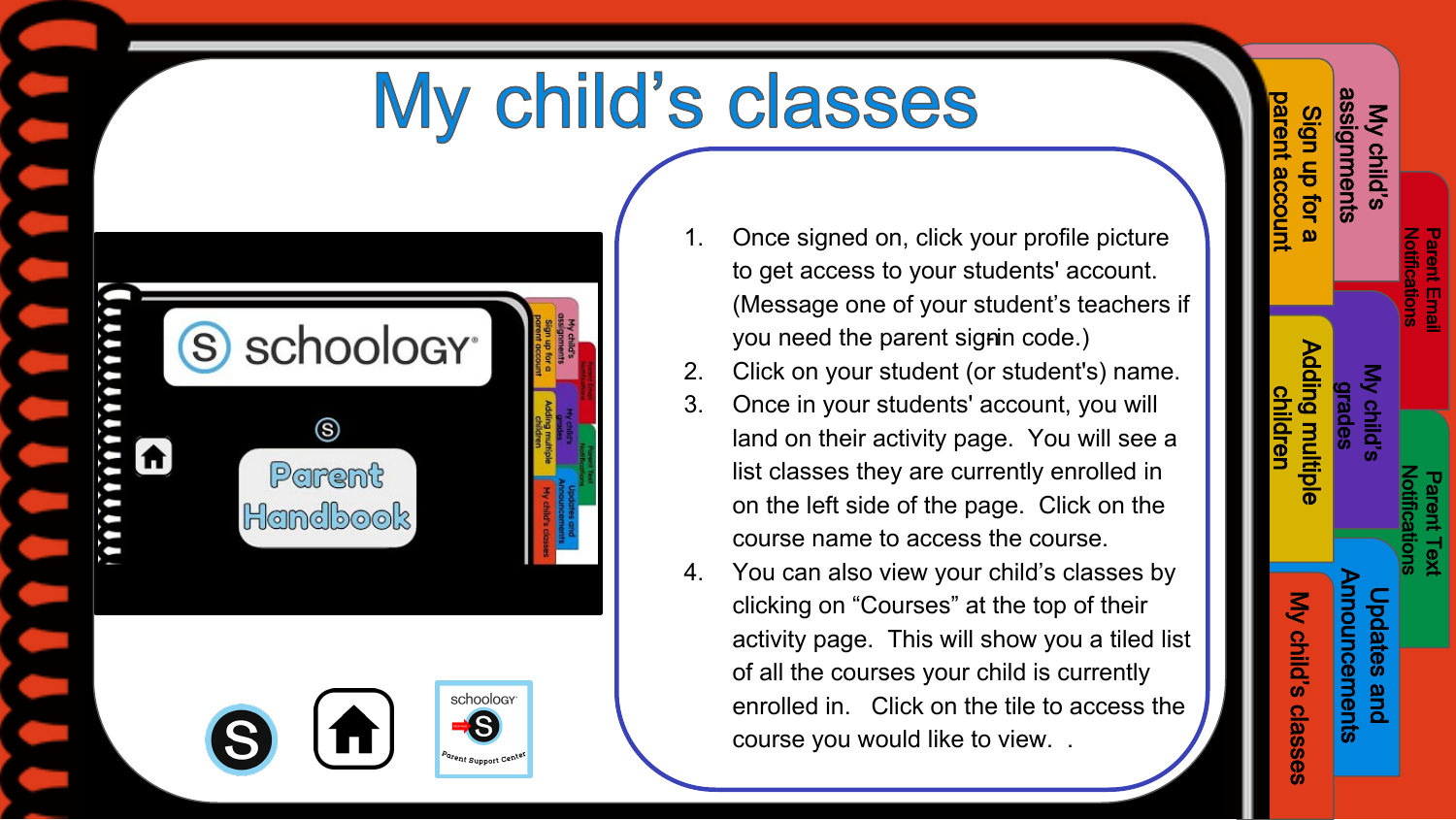# My child's assignments

<span id="page-5-0"></span>





- Once signed on, click your profile picture to get access to your students' account. (Message one of your student's teachers if you need the parent signin code.)
- 2. Click on your student (or student's) name.
- 3. Once in your students' account, you will land on their activity page. You will see a list of overdue and upcoming assignments on the right side of this page. Click on the assignments for specific details.
- 4. You can also click on the calendar icon to see assignments using a monthly, weekly, or daily view. Place your cursor over the title. A clue tip displays with the event type (assignment, test/quiz), the event's course or group, and the student name. Click the event to display profile information in a pop-up window.

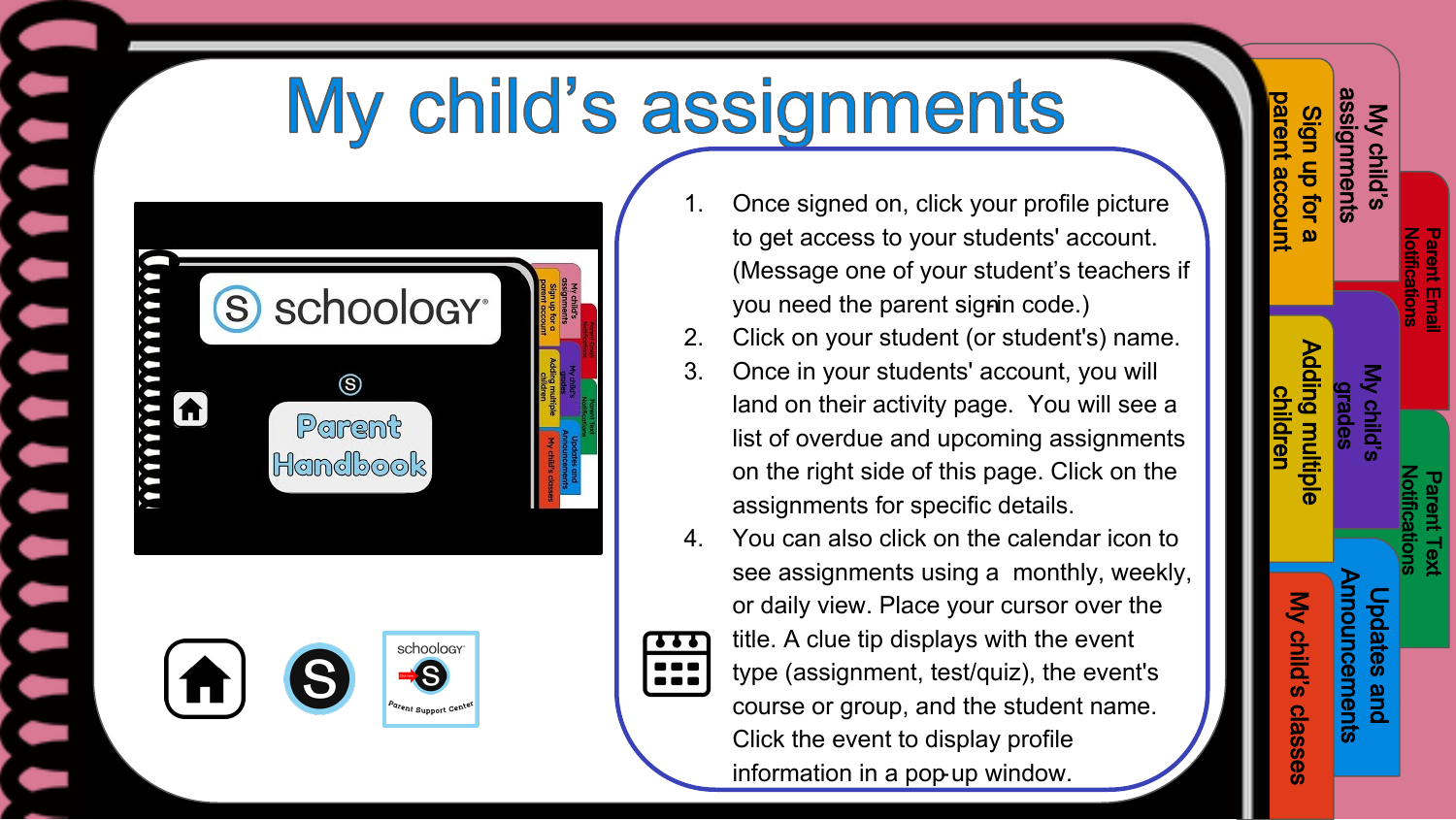## My child's grades

<span id="page-6-0"></span>

| $\left($ S | schoology <sup>®</sup>    | assignments<br><b>Grent account</b><br>My child's<br>Sign up for a                                                                                           |
|------------|---------------------------|--------------------------------------------------------------------------------------------------------------------------------------------------------------|
|            | Parent<br><b>Handbook</b> | Adding multiple<br>in the case of the case of the case of the case of the case of the case of the case of the case of the case of<br>My child's classes<br>Ę |



Once signed on, click your profile picture to get access to your students' account. (Message one of your student's teachers if you need the parent sign-in code.)

Sign up for a [parent account](#page-2-0)

My child's [assignments](#page-5-0)

**ssignments** Sign up for

> Notifications [Parent Email](#page-8-0)

ent Ernai 블

[Notifications](#page-9-0) Parent Text

[My child's](#page-6-0) age<br>ade

[Adding multiple](#page-3-0)  children

Adding multiple

[My child's classes](#page-4-0)

My child's classes

[Updates and](#page-7-0)  Announcements

and

pdates

nouncements

- 2. Click on your student (or student's) name.
- 3. Once in your students' account, you will land on their activity page. Click orgrade reportat the top.
- 4. You can now review your child's grades for all courses. Click the course you would like to view grades in. Click on it again to close that course.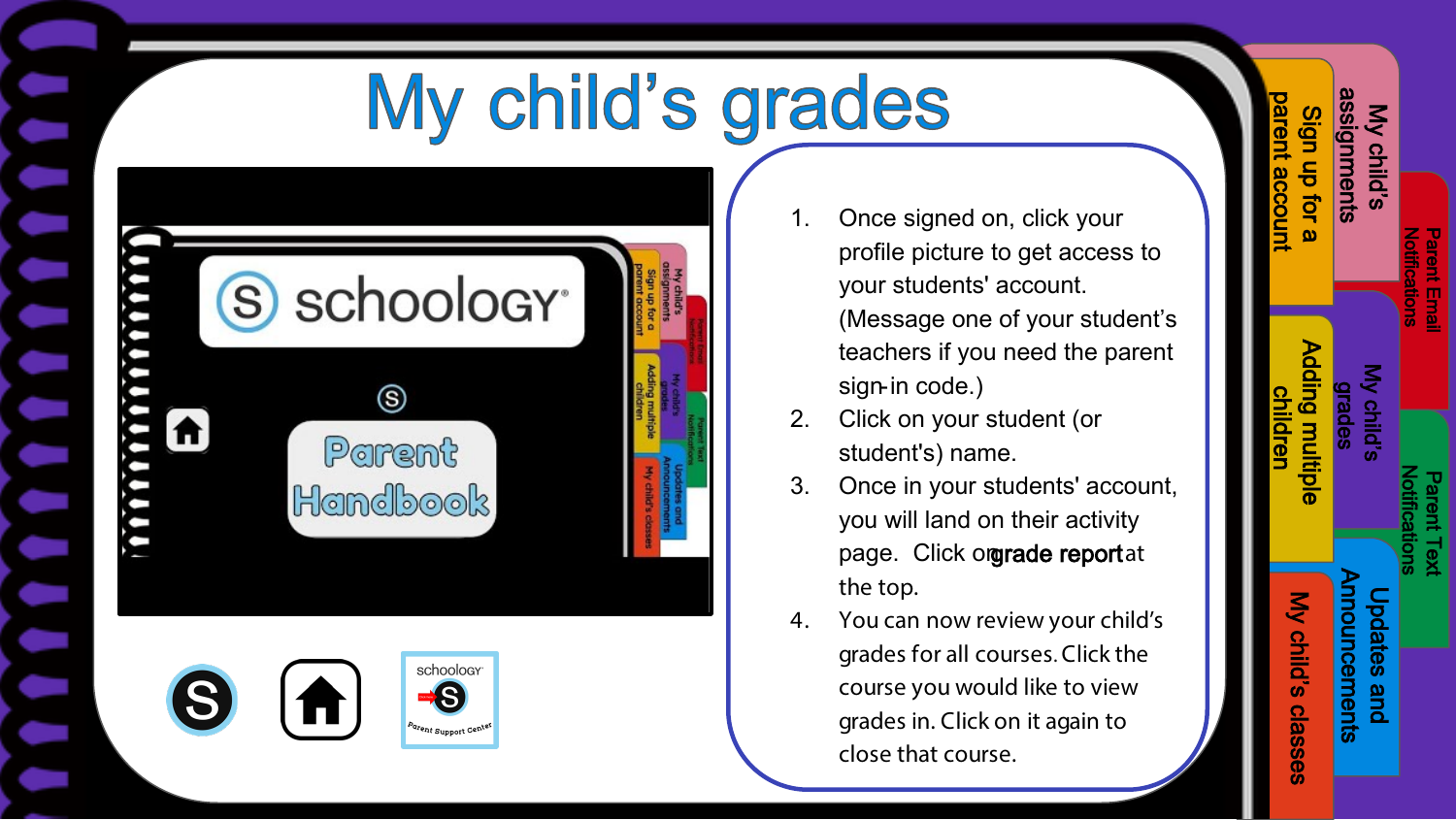## <span id="page-7-0"></span>**Updates and Announcements**



Once signed on, you will land on the homepage which is where you will find :

| WEST CLERMONT<br>WESTCLERMONT | COURSES GROUPS |  | <b>RESOURCES</b> |
|-------------------------------|----------------|--|------------------|
|-------------------------------|----------------|--|------------------|

- On the left side:
	- a. Updates/Announcements from buildings or courses you are enrolled in.

Fake Parent  $\vee$ 

- b. A list of courses you are enrolled in
- c. A list of Groups you are enrolled in.
- d. Resources (Personal or Group)

⊠



- a. Search
- b. Calendar of events/Assignments
- c. Email
- d. Notifications

 $\alpha$ 

 $\overline{\mathsf{ess}}$ 

e. Profile picture, name, and more options.

| parent accoun<br>Sign up for a | assignments<br>My child's                  |                                            |
|--------------------------------|--------------------------------------------|--------------------------------------------|
|                                |                                            | <b>Notifications</b><br><b>Parent Emal</b> |
| Adding multiple<br>children    | My child's<br>drades                       |                                            |
|                                |                                            | <b>Notifications</b><br><b>Parent Text</b> |
|                                | <b>Announcements</b><br><b>Updates and</b> |                                            |
| My child's classes             |                                            |                                            |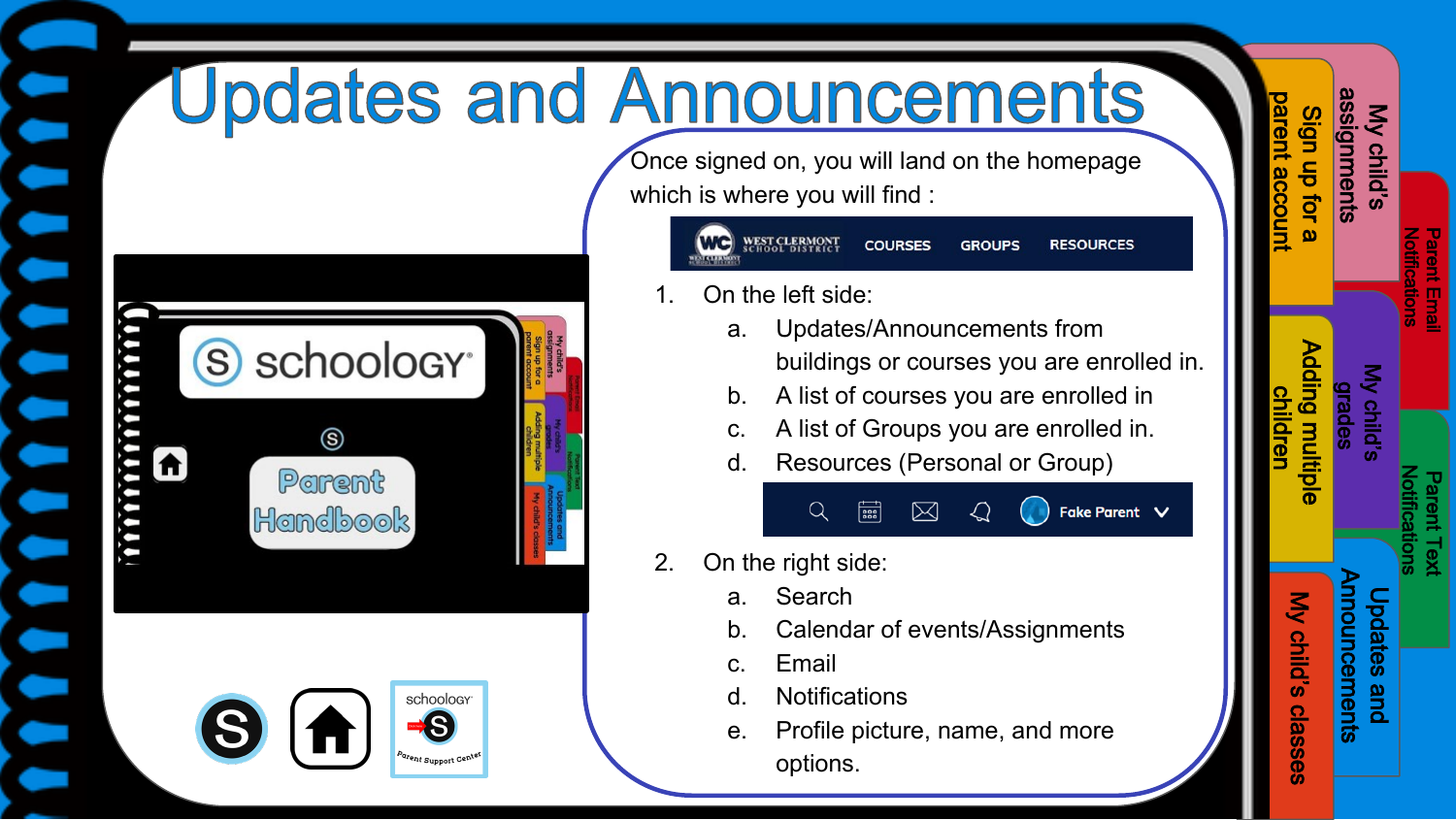#### **Parent Email Notifications**

<span id="page-8-0"></span>

| S)               | schoology <sup>®</sup>                          | assignments<br>Sign up for a<br>My child's<br>arent account                     |
|------------------|-------------------------------------------------|---------------------------------------------------------------------------------|
| ,,,,,,,,,,,,,,,, | Parent<br>Handbook                              | Adding multiple<br>children<br>My child's classes<br>nouncements<br>postres and |
| A<br>S           | schoology <sup>®</sup><br>Parent Support Center |                                                                                 |

Once signed on, click your profile picture to get access to your students' account. (Message one of your student's teachers if you need the parent sign-in code.)

Sign up for a [parent account](#page-2-0)

Sign up for **gnments** 

My child's [assignments](#page-5-0)

> Notifications [Parent Email](#page-8-0)

ent Emai

[Notifications](#page-9-0) Parent Text

[My child's](#page-6-0) grades

[Adding multiple](#page-3-0)  children

**Ading multiple** 

[My child's classes](#page-4-0)

My child's classes

[Updates and](#page-7-0)  Announcements

and

pdates

nouncements

- 2. Click on your student (or student's) name.
- 3. Once in your students' account, click their profile picture again and click "settings" at the bottom.
- 4. Then click the "notifications" tab on the left.
- 5. You can then pick either daily or weekly email summaries. You can also get an email when an item has not been submitted through Schoology by your student.

(NOTE: This only works for assignments that need submissions).